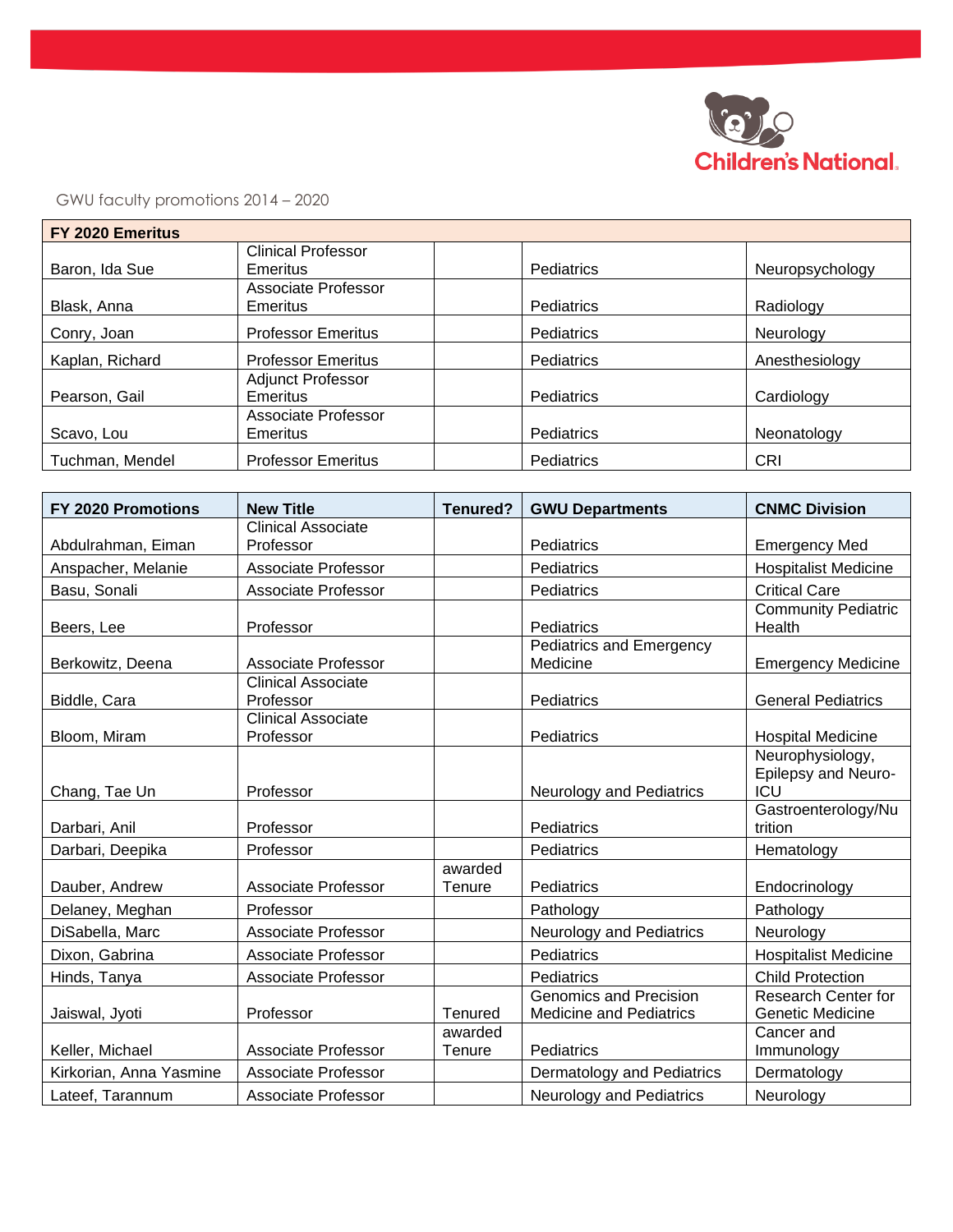

|                        | <b>Clinical Associate</b>  |            |                                     |                             |
|------------------------|----------------------------|------------|-------------------------------------|-----------------------------|
| Lewanda.Amy            | Professor                  |            | Pediatrics                          | Genetics                    |
|                        | <b>Clinical Associate</b>  |            |                                     |                             |
| Lotke, Michael         | Professor                  |            | Pediatrics                          | <b>Hospital Medicine</b>    |
|                        |                            |            | <b>Pediatrics and Emergency</b>     |                             |
| Madati, Ponda          | <b>Associate Professor</b> |            | Medicine                            | <b>Emergency Medicine</b>   |
|                        | <b>Clinical Associate</b>  |            | <b>Psychiatry and Behavioral</b>    |                             |
| Marschall, Donna       | Professor                  |            | <b>Sciences and Pediatrics</b>      | <b>General Pediatrics</b>   |
|                        |                            |            | Orthopaedic Surgery and             | Orthopaedic Surgery         |
| Martin, Benjamin       | <b>Associate Professor</b> |            | Pediatrics                          | and Sports Medicine         |
|                        |                            |            |                                     | Anesthesiology, Pain        |
|                        |                            |            | Anesthesiology and Critical         | and Perioperative           |
| Matisoff, Andrew       | Associate Professor        |            | <b>Care Medicine and Pediatrics</b> | Medicine                    |
|                        |                            |            |                                     | Translational               |
| Mietus-Snyder, Michele | Professor                  |            | Pediatrics                          | Research                    |
|                        | <b>Clinical Associate</b>  |            |                                     | Physical Med and            |
| Morozova, Olga         | Professor                  |            | Pediatrics                          | Rehab                       |
|                        |                            |            | Pediatrics and Emergency            |                             |
| Morrison, Sephora      | <b>Associate Professor</b> |            | Medicine                            | <b>Emergency Medicine</b>   |
| Murnick, Jonathan      | <b>Associate Professor</b> |            | Radiology and Pediatrics            | Radiology                   |
|                        | <b>Clinical Associate</b>  |            |                                     | Pulmonary and               |
| Ogunlesi, Folasade     | Professor                  |            | Pediatrics                          | Sleep Medicine              |
| Pavuluri, Padmaja      | Associate Professor        | Pediatrics |                                     | <b>Hospitalist Medicine</b> |
|                        | <b>Clinical Associate</b>  |            |                                     |                             |
| Quinn, Michael         | Professor                  |            | Pediatrics                          | <b>Emergency Med</b>        |
|                        |                            |            |                                     | Anesthesiology, Pain        |
|                        |                            |            | Anesthesiology and Critical         | and Perioperative           |
| Reece-Stremtan, Sarah  | Associate Professor        |            | <b>Care Medicine and Pediatrics</b> | Medicine                    |
|                        |                            |            |                                     | Genetics and                |
| Regier, Debra          | Associate Professor        |            | Pediatrics                          | Metabolism                  |
|                        | <b>Clinical Associate</b>  |            | Anesthesiology and Critical         |                             |
| Santos, Domiciano      | Professor                  |            | <b>Care Medicine and Pediatrics</b> | Anesthesiology              |
|                        |                            |            |                                     | Neurophysiology,            |
|                        |                            |            |                                     | Epilepsy and Neuro-         |
| Schreiber, John        | Associate Professor        |            | <b>Neurology and Pediatrics</b>     | ICU                         |
|                        | <b>Clinical Associate</b>  |            |                                     |                             |
| Sigman, Laura          | Professor                  |            | Pediatrics                          | <b>Emergency Med</b>        |
|                        |                            |            | <b>Pediatrics and Emergency</b>     |                             |
| Simpson, Joelle        | <b>Associate Professor</b> |            | Medicine                            | <b>Emergency Medicine</b>   |
|                        |                            | awarded    |                                     | Translational               |
| Tarini, Beth           | Associate Professor        | Tenure     | Pediatrics                          | Research                    |
|                        |                            |            |                                     | Child and                   |
|                        | <b>Clinical Associate</b>  |            |                                     | Adolescent                  |
| Tolbert, Herman        | Professor                  |            | Pediatrics                          | Protection                  |
|                        |                            |            |                                     | Endocrine and               |
| Vaidyanathan, Priya    | Associate Professor        |            | Pediatrics                          | <b>Diabetes</b>             |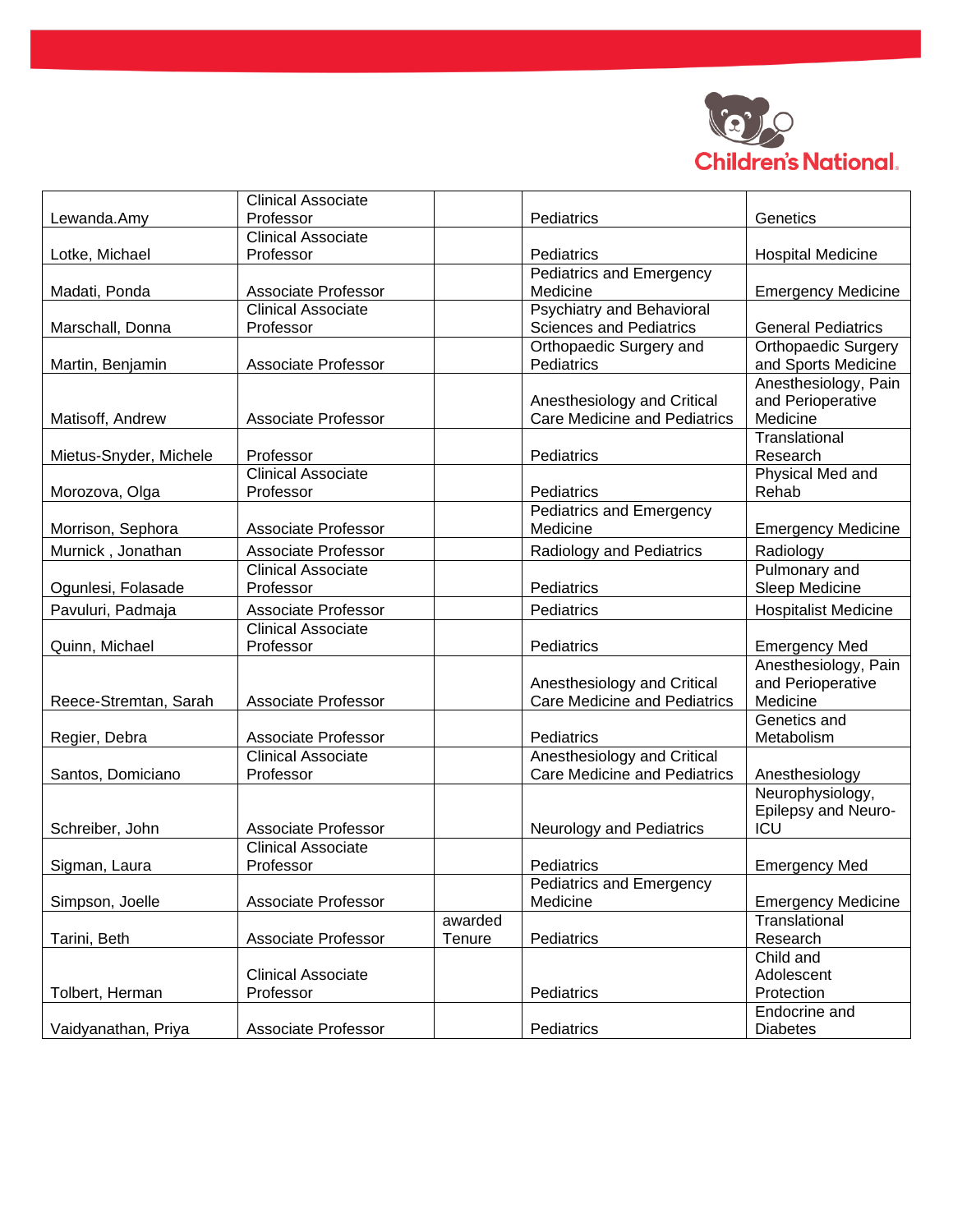

| FY 2019 Emeritus                      |                                                        |                   |                                                                    |                                                                          |
|---------------------------------------|--------------------------------------------------------|-------------------|--------------------------------------------------------------------|--------------------------------------------------------------------------|
| Bradley-Tiernan, Linda                | <b>Associate Professor</b><br><b>Emeritus</b>          |                   | Pediatrics                                                         | Cardiology                                                               |
| Glass, Penny                          | <b>Associate Clinical</b><br><b>Professor Emeritus</b> |                   | Pediatrics                                                         | Psychology &<br><b>Behavioral Health</b>                                 |
| Kaplowitz, Paul                       | <b>Professor Emeritus</b>                              |                   | Pediatrics                                                         | Endocrinology                                                            |
| Reaman, Gregory                       | <b>Professor Emeritus</b>                              |                   | Pediatrics                                                         | Oncology                                                                 |
| Silber, Tomas                         | <b>Professor Emeritus</b>                              |                   | Pediatrics                                                         | Adolescent and<br>Young Adult<br>Medicine                                |
| Weinstein, Steven                     | <b>Professor Emeritus</b>                              |                   | <b>Neurology and Pediatrics</b>                                    | Neurology                                                                |
|                                       |                                                        |                   |                                                                    |                                                                          |
| FY 2019 Academic<br><b>Promotions</b> | <b>New Title</b>                                       | <b>TT</b>         | <b>Departments</b>                                                 | <b>CNMC Division</b>                                                     |
| Ahn, Sun-Young                        | Associate Professor                                    |                   | Pediatrics                                                         | Nephrology                                                               |
| Becker, Matthew                       | <b>Clinical Associate</b><br>Professor                 |                   | Anesthesiology and Critical<br><b>Care Medicine and Pediatrics</b> | Anesthesiology                                                           |
| Berger, John                          | Professor                                              |                   | Anesthesiology and Critical<br><b>Care Medicine and Pediatrics</b> | <b>Cardiac Critical Care</b>                                             |
| Breslin, Kristen                      | <b>Associate Professor</b>                             |                   | Pediatrics and Emergency<br>Medicine                               | <b>Emergency Medicine</b>                                                |
| Dewolfe, Craig                        | <b>Associate Professor</b>                             |                   | Pediatrics                                                         | <b>Hospitalist Medicine</b>                                              |
| Falk, Michael                         | <b>Clinical Associate</b><br>Professor                 |                   | <b>Pediatrics and Emergency</b><br>Medicine                        | <b>Emergency Medicine</b>                                                |
| Ferrer, Kathy                         | <b>Associate Professor</b>                             |                   | Pediatrics                                                         | <b>Hospitalist Medicine</b>                                              |
| Gitterman, Benjamin                   | <b>Clinical Professor</b>                              |                   | Pediatrics                                                         | <b>General Pediatrics</b>                                                |
| Goyal, Monika                         | <b>Associate Professor</b>                             | awarded<br>Tenure | <b>Pediatrics and Emergency</b><br>Medicine                        | <b>Emergency Medicine</b>                                                |
| Hashimoto-Torii, Kazue                | <b>Associate Professor</b>                             | awarded<br>Tenure | Pediatrics and Pharmacology<br>& Physiology                        | Center for<br>Neuroscience and<br><b>Behavioral Medicine</b><br>Research |
| Kaltman, Jonathan                     | <b>Adjunct Professor</b>                               |                   | Pediatrics                                                         | Cardiology                                                               |
| Kelly, Shannon                        | <b>Clinical Associate</b><br>Professor                 |                   | Orthopaedic Surgery and<br>Pediatrics                              | <b>Orthopaedic Surgery</b>                                               |
| Kern, Jeremy                          | Associate Professor                                    |                   | Pediatrics                                                         | <b>Hospitalist Medicine</b>                                              |
| Lew, Jenny                            | <b>Clinical Associate</b><br>Professor                 |                   | Pediatrics                                                         | Pulmonary & Sleep<br>Medicine                                            |
| Lichtenstein, Cara                    | Associate Professor                                    |                   | Pediatrics                                                         | General and<br>Community<br>Pediatrics                                   |
|                                       |                                                        | awarded           |                                                                    | Sheikh Zayed                                                             |
| Linguraru, Marius                     | Professor                                              | Tenure            | Radiology and Pediatrics                                           | Institute                                                                |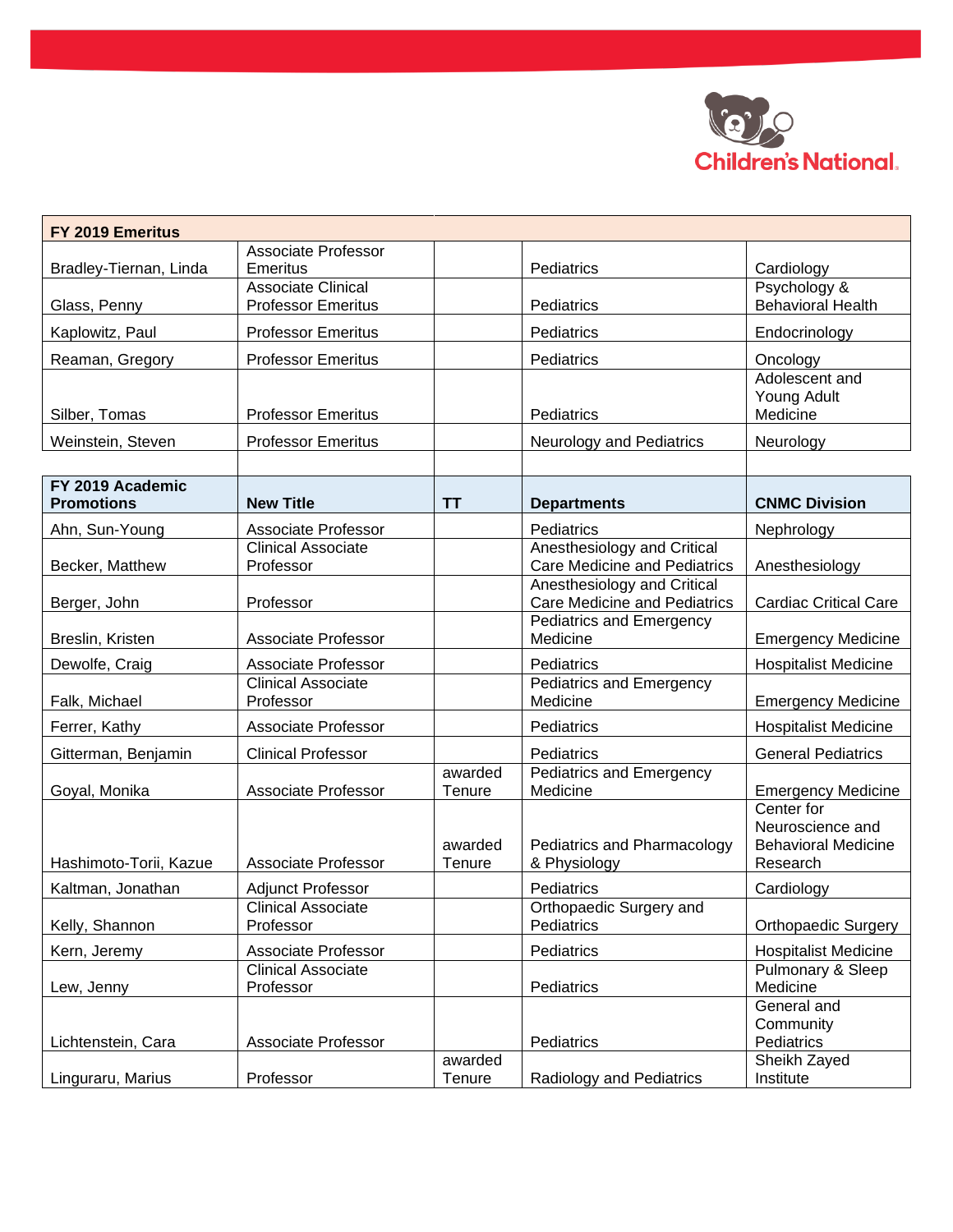

|                      | <b>Clinical Associate</b> |         | Pediatrics and Emergency      |                            |
|----------------------|---------------------------|---------|-------------------------------|----------------------------|
| Magilner. David      | Professor                 |         | Medicine                      | <b>Emergency Medicine</b>  |
| Massaro, An          | Professor                 |         | Pediatrics<br>Neonatology     |                            |
| Mazer-Amirshahi,     | Adjunct Associate         |         |                               |                            |
| Maryann              | Professor                 |         | Pediatrics                    | <b>Emergency Medicine</b>  |
| Mohamed, Mohamed     | Professor                 |         | Pediatrics                    | Neonatology                |
|                      |                           | awarded | Pediatrics and Genomics and   | Pulmonary and              |
| Nino, Gustavo        | Associate Professor       | Tenure  | <b>Precision Medicine</b>     | Sleep Medicine             |
|                      |                           |         |                               | General and                |
| Petrosyan, Mikael    | Associate Professor       |         | <b>Surgery and Pediatrics</b> | <b>Thoracic Surgery</b>    |
| Schore, Reuven       | Associate Professor       |         | Pediatrics                    | Oncology                   |
|                      |                           | awarded |                               | Sheikh Zayed               |
| Shekhar, Raj         | Professor                 | Tenure  | Radiology and Pediatrics      | Institute                  |
| Soghier, Lamia       | Associate Professor       |         | Pediatrics                    | Neonatology                |
| Song, Xiaoyan        | Professor                 |         | Pediatrics                    | <b>Infectious Diseases</b> |
|                      |                           | With    | Pediatrics and Genomics and   |                            |
| Spurney, Christopher | Professor                 | Tenure  | <b>Precision Medicine</b>     | Cardiology                 |
|                      |                           |         |                               | Center for                 |
|                      |                           |         |                               | Neuroscience and           |
|                      |                           | awarded | Pediatrics and Pharmacology   | <b>Behavioral Medicine</b> |
| Torii, Masaaki       | Associate Professor       | Tenure  | & Physiology                  | Research                   |
|                      |                           | awarded |                               | <b>Center for Cancer</b>   |
| Williams, Kirsten    | Associate Professor       | Tenure  | Pediatrics                    | and Immunology             |
|                      | <b>Clinical Associate</b> |         |                               |                            |
| Wolfe, Jamie         | Professor                 |         | Pediatrics                    | Gastroenterology           |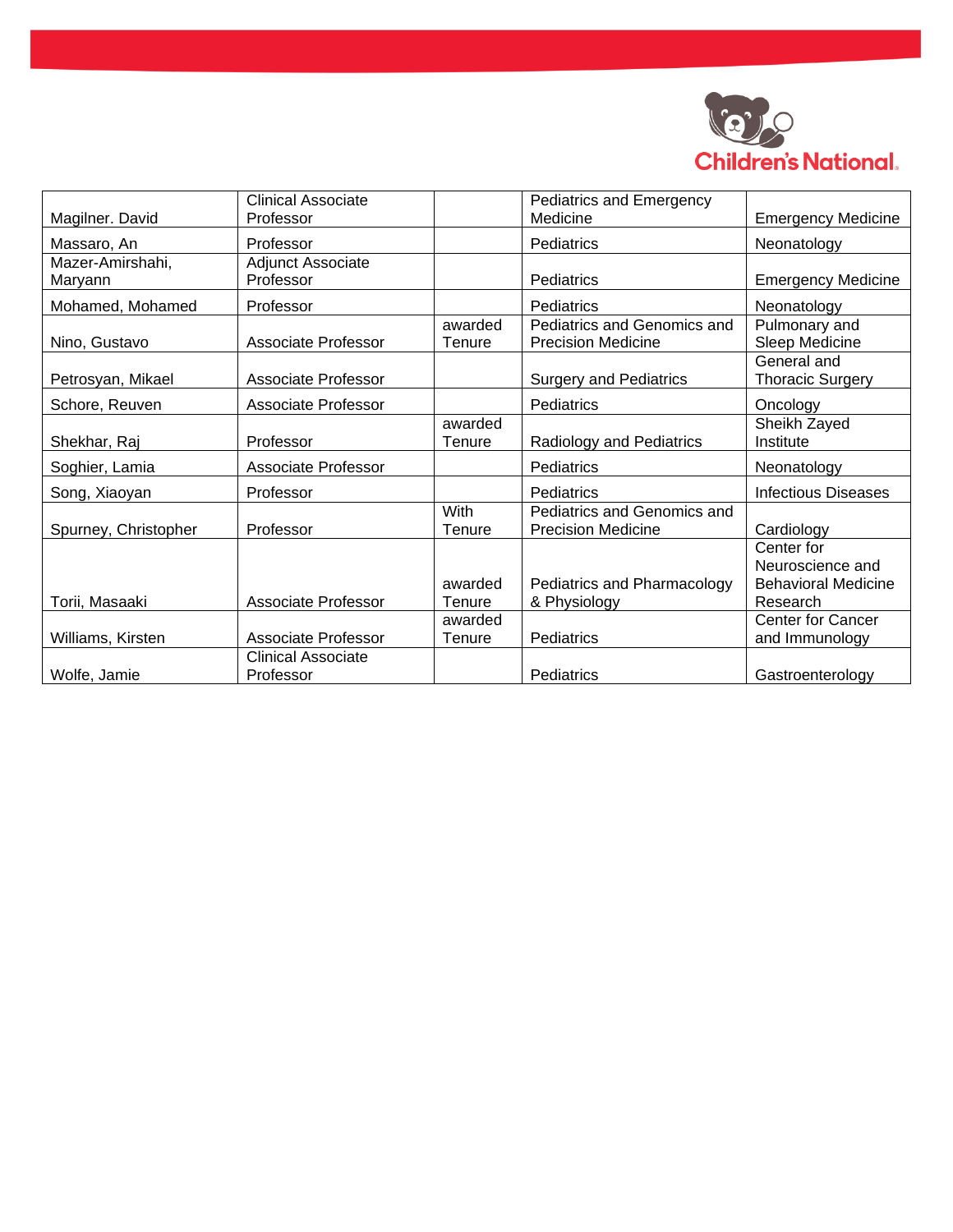

| FY 2018 Emeritus Faculty |                           |            |                           |
|--------------------------|---------------------------|------------|---------------------------|
|                          | Associate Professor       |            |                           |
| Beder, Stanley           | Emeritus                  | Pediatrics | Cardiology                |
| Jung, Lawrence           | <b>Professor Emeritus</b> | Pediatrics | Rheumatology              |
|                          | <b>Clinical Emeritus</b>  |            |                           |
| Lowe, John (Jack)        | Professor                 | Pediatrics | <b>General Pediatrics</b> |
|                          | Associate Professor       |            |                           |
| Wolf, Muriel             | Emeritus                  | Pediatrics | <b>General Pediatrics</b> |

| FY 2018 Academic  |                            |                   |                                             |                                        |
|-------------------|----------------------------|-------------------|---------------------------------------------|----------------------------------------|
| <b>Promotions</b> | <b>New Title</b>           | TΤ                | <b>Departments</b>                          | <b>CNMC Division</b>                   |
| Ah Mew, Nicholas  | Associate Professor        |                   |                                             | Genetics and                           |
|                   |                            |                   | Pediatrics                                  | Metabolism                             |
|                   | Adjunct Associate          |                   |                                             |                                        |
| Burns, Kristin    | Professor                  |                   | Pediatrics                                  | Cardiology                             |
| Badillo, Andrea   | <b>Associate Professor</b> |                   | <b>Surgery and Pediatrics</b>               | General and<br><b>Thoracic Surgery</b> |
|                   |                            |                   |                                             | General and                            |
| Coleman, Nailah   | Associate Professor        |                   |                                             | Community                              |
|                   |                            |                   | Pediatrics                                  | Pediatrics                             |
| Han, Zhe          | Associate Professor        | awarded           |                                             | <b>Center for Genetic</b>              |
|                   |                            | Tenure            | Pediatrics                                  | Medicine<br>Center for                 |
| Mackey, Eleanor   | <b>Associate Professor</b> | awarded           | Psychiatry and Behavioral                   | Translational                          |
|                   |                            | Tenure            | <b>Sciences and Pediatrics</b>              | Science                                |
|                   |                            |                   |                                             | Center for                             |
| Monaghan, Maureen | Associate Professor        | awarded           | Psychiatry and Behavioral                   | Translational                          |
|                   |                            | Tenure            | <b>Sciences and Pediatrics</b>              | Science                                |
| Olivieri, Laura   | <b>Associate Professor</b> | awarded           |                                             | Cardiology                             |
|                   |                            | Tenure            | Pediatrics                                  |                                        |
|                   |                            |                   | Neurology, Pediatrics, and                  | Neurophysiology,                       |
| Scafidi, Joseph   | Associate Professor        | awarded           | Anatomy and Regenerative                    | Epilepsy and Neuro-                    |
|                   |                            | Tenure            | Biology                                     | <b>ICU</b>                             |
| Sharma, Karun     | Associate Professor        |                   | Pediatrics                                  | Radiology                              |
|                   |                            |                   |                                             | Center for                             |
| Triplett, Jason   | <b>Associate Professor</b> |                   |                                             | Neuroscience and                       |
|                   |                            | awarded<br>Tenure | Pediatrics and Pharmacology<br>& Physiology | <b>Behavioral Medicine</b><br>Research |
|                   |                            |                   |                                             | Center for                             |
| Wells, Elizabeth  | Associate Professor        |                   |                                             | Neuroscience and                       |
|                   |                            |                   | <b>Neurology and Pediatrics</b>             | <b>Behavioral Medicine</b>             |
|                   |                            |                   |                                             | Gastroenterology/Nu                    |
| Conklin, Laurie   | Associate Professor        |                   | Pediatrics                                  | trition                                |
| Dean, Nathan      | Associate Professor        |                   | Pediatrics                                  | <b>Critical Care</b>                   |
| Dham, Niti        | <b>Associate Professor</b> |                   | Pediatrics                                  | Cardiology                             |
| Frank, Lowell     | <b>Associate Professor</b> |                   | Pediatrics                                  | Cardiology                             |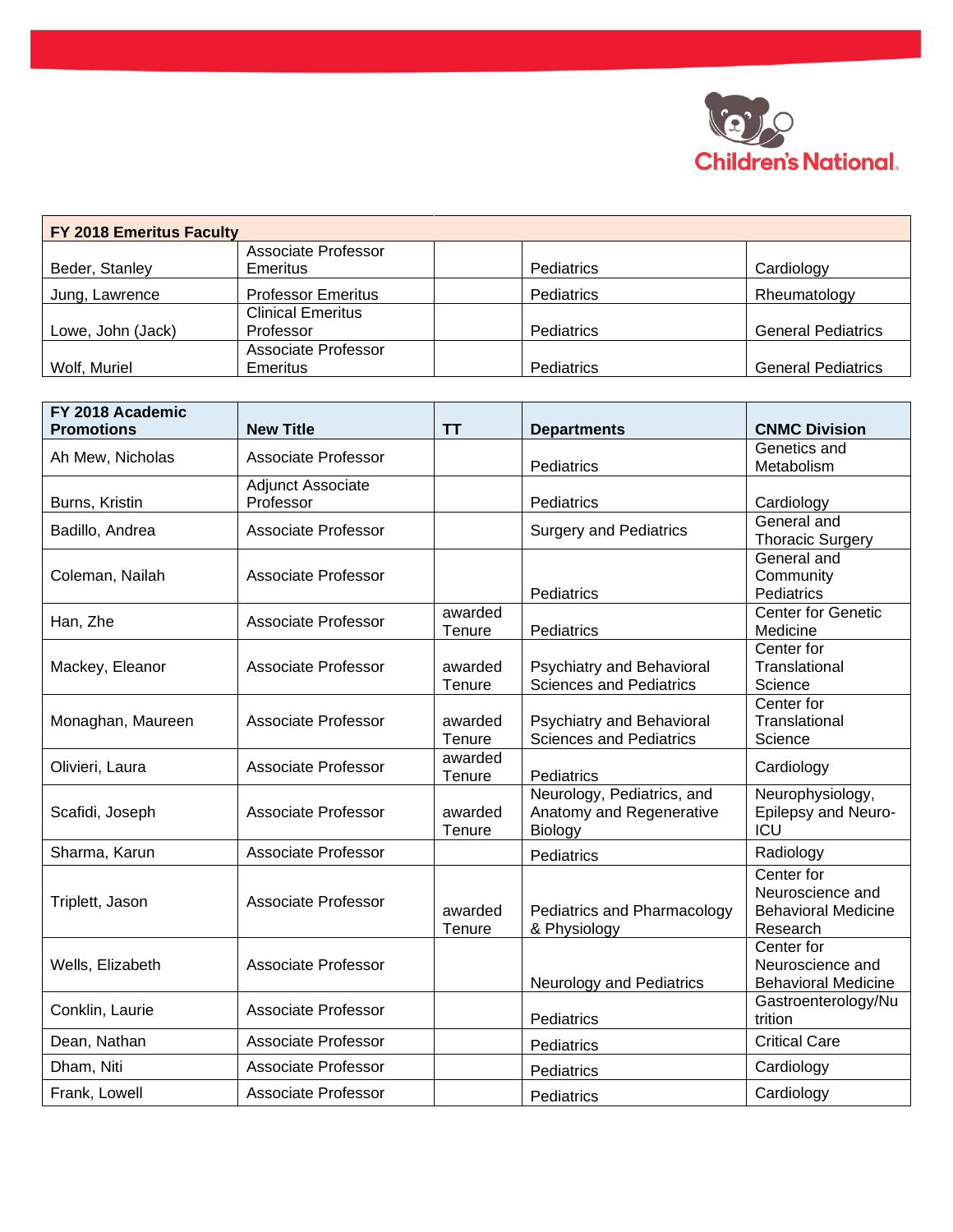

| Pillai, Dinesh      | Associate Professor       |         | Pediatrics                          | Pulmonary and<br>Sleep Medicine |
|---------------------|---------------------------|---------|-------------------------------------|---------------------------------|
|                     |                           |         |                                     | Anesthesiology, Pain            |
| Vaughns, Janelle    | Associate Professor       |         | Anesthesiology and Critical         | and Perioperative               |
|                     |                           |         | <b>Care Medicine and Pediatrics</b> | Medicine                        |
| Gordish-Dressman,   | Associate Research        |         | <b>Genomics and Precision</b>       | <b>Biostatistics and</b>        |
| Heather             | Professor                 |         | <b>Medicine and Pediatrics</b>      | Study Methodology               |
|                     |                           |         |                                     | Gastroenterology,               |
|                     | Clinical Associate        |         |                                     | Hepatology, and                 |
| Bader, Ali          | Professor                 |         | Pediatrics                          | Nutrition                       |
|                     |                           |         |                                     | Anesthesiology, Pain            |
|                     | Clinical Associate        |         | Anesthesiology and Critical         | and Perioperative               |
| Bosco, Richard      | Professor                 |         | <b>Care Medicine and Pediatrics</b> | Medicine                        |
|                     | <b>Clinical Associate</b> |         |                                     |                                 |
| Mistry, Kirtida     | Professor                 |         | Pediatrics                          | Nephrology                      |
|                     | <b>Clinical Associate</b> |         |                                     | Pulmonary & Sleep               |
| Sami-Zakhari, Iman  | Professor                 |         | Pediatrics                          | Medicine                        |
|                     |                           |         |                                     | Anesthesiology, Pain            |
|                     | Clinical Associate        |         | Anesthesiology and Critical         | and Perioperative               |
| Valairucha, Songyos | Professor                 |         | <b>Care Medicine and Pediatrics</b> | Medicine                        |
|                     |                           |         |                                     | <b>General Pediatrics</b>       |
|                     |                           |         |                                     | and Community                   |
| Beard, Lillian      | <b>Clinical Professor</b> |         | Pediatrics                          | Health                          |
| Greenberg, Jay      | <b>Clinical Professor</b> |         | Pediatrics                          | Hematology                      |
|                     |                           |         |                                     | Center for                      |
| Corbin, Joshua      | Professor                 |         |                                     | Neuroscience and                |
|                     |                           |         | Pediatrics and Pharmacology         | <b>Behavioral Medicine</b>      |
|                     |                           | Tenured | & Physiology                        | Research                        |
|                     |                           |         | Surgery, Pediatrics, and            |                                 |
| Preciado, Diego     | Professor                 |         | <b>Genomics and Precision</b>       | Otolaryngology                  |
|                     |                           | Tenured | Medicine                            |                                 |
| Atabaki, Shireen    | Professor                 |         | Pediatrics                          | <b>Emergency Medicine</b>       |
|                     |                           |         |                                     | General and                     |
| Kind, Terry         | Professor                 |         |                                     | Community                       |
|                     |                           |         | Pediatrics                          | Pediatrics                      |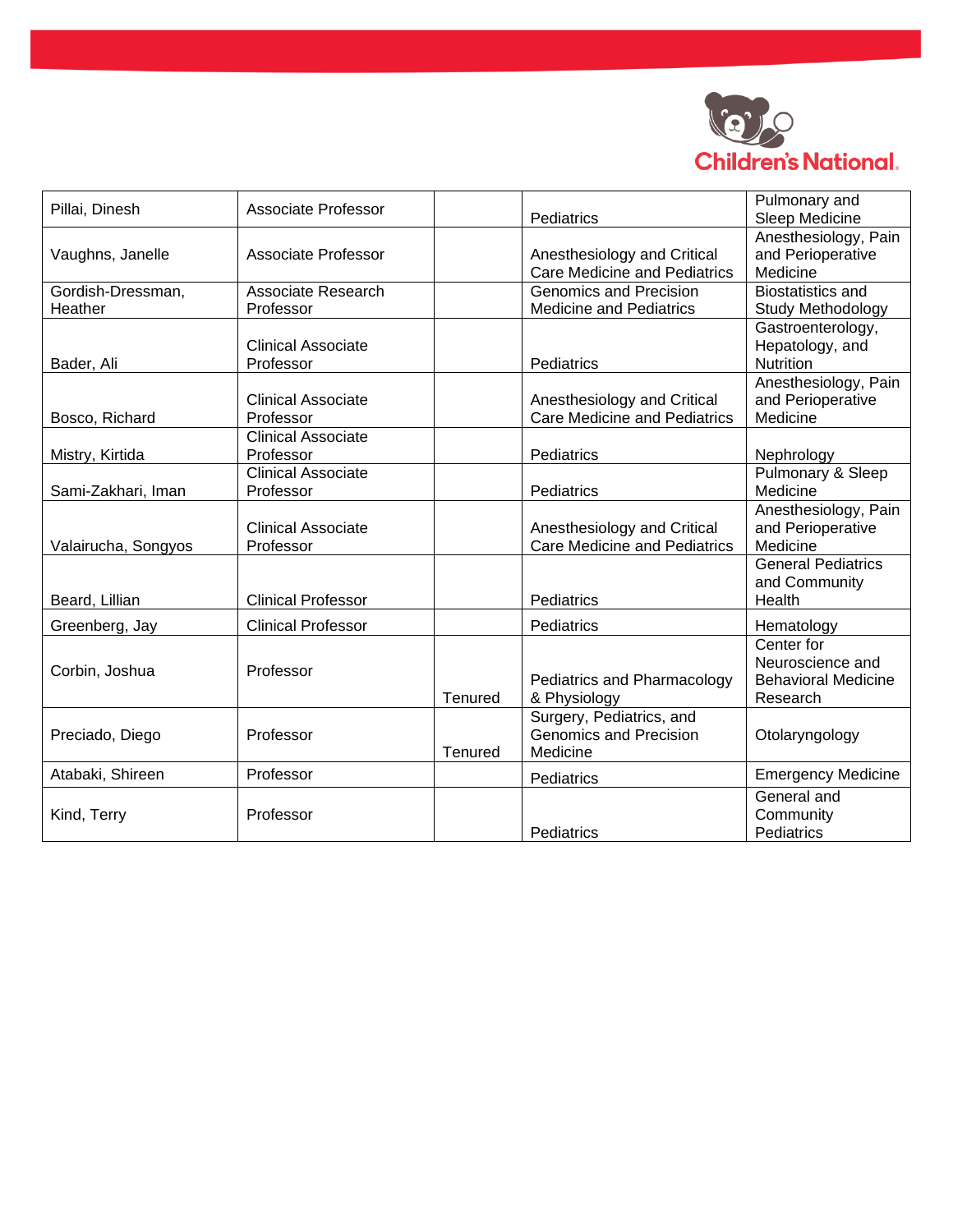

| <b>FY 2017 Emeritus Faculty</b> |                          |                   |                     |
|---------------------------------|--------------------------|-------------------|---------------------|
|                                 | <b>Adiunct Professor</b> |                   |                     |
| Nightingale, Elena              | Emeritus                 | <b>Pediatrics</b> | Infectious Diseases |

| FY 2017 Academic<br><b>Promotions</b> | <b>New Title</b>           | <b>TT</b>         | <b>Departments</b>                                                 | <b>CNMC Division</b>                                  |
|---------------------------------------|----------------------------|-------------------|--------------------------------------------------------------------|-------------------------------------------------------|
| Abdallah, Claude                      | <b>Associate Professor</b> |                   | Anesthesiology and Critical<br><b>Care Medicine and Pediatrics</b> | Anesthesiology, Pain<br>and Perioperative<br>Medicine |
| Clauss, Sarah                         | Associate Professor        |                   | Pediatrics                                                         | Cardiology                                            |
| Cohen, Joanna                         | Associate Professor        |                   | <b>Pediatrics and Emergency</b><br>Medicine                        | <b>Emergency Medicine</b>                             |
| Barber (Davis), Aisha                 | Associate Professor        |                   | Pediatrics                                                         | <b>Hospitalist Medicine</b>                           |
| DiFazio, Marc                         | <b>Associate Professor</b> |                   | <b>Neurology and Pediatrics</b>                                    | Neurology                                             |
| Guerrera, Michael                     | <b>Associate Professor</b> |                   | Pediatrics                                                         | Hematology                                            |
| Jacobs, Shana                         | Associate Professor        |                   | Pediatrics                                                         | Oncology                                              |
| John, Anitha                          | Associate Professor        | awarded<br>Tenure | Pediatrics                                                         | Cardiology                                            |
| Kanter, Joshua                        | <b>Associate Professor</b> |                   | Pediatrics                                                         | Cardiology                                            |
| Kim, Aerang                           | Associate Professor        | awarded<br>Tenure | Pediatrics                                                         | Oncology                                              |
| Klugman, Darren                       | <b>Associate Professor</b> |                   | Pediatrics                                                         | <b>Critical Care</b>                                  |
| Krishnan, Anita                       | <b>Associate Professor</b> |                   | Pediatrics                                                         | Cardiology                                            |
| Long, Sahira                          | Associate Professor        |                   | Pediatrics                                                         | General and<br>Community<br>Pediatrics                |
| Oh, Albert                            | <b>Associate Professor</b> |                   | <b>Surgery and Pediatrics</b>                                      | Plastic and<br>Reconstructive<br>Surgery              |
| Oluigbo, Chima                        | <b>Associate Professor</b> |                   | Neurological Surgery,<br>Pediatrics, and Neurology                 | Neurosurgery                                          |
| Penn, Anna                            | Associate Professor        | awarded<br>Tenure | Pediatrics                                                         | <b>Fetal Medicine</b>                                 |
| Reddy, Srijaya                        | <b>Associate Professor</b> |                   | Anesthesiology and Critical<br><b>Care Medicine and Pediatrics</b> | Anesthesiology, Pain<br>and Perioperative<br>Medicine |
| Reilly, Brian                         | Associate Professor        |                   | <b>Surgery and Pediatrics</b>                                      | Otolaryngology                                        |
| Rubio, Eva                            | Associate Professor        |                   | Radiology and Pediatrics                                           | Radiology                                             |
| Sharma, Hemant                        | Associate Professor        |                   | Pediatrics                                                         | Allergy/Immunology                                    |
| Tuchman, Shamir                       | <b>Associate Professor</b> |                   | Pediatrics                                                         | Nephrology                                            |
| Whitehead, Matthew                    | Associate Professor        |                   | Radiology and Pediatrics                                           | Radiology                                             |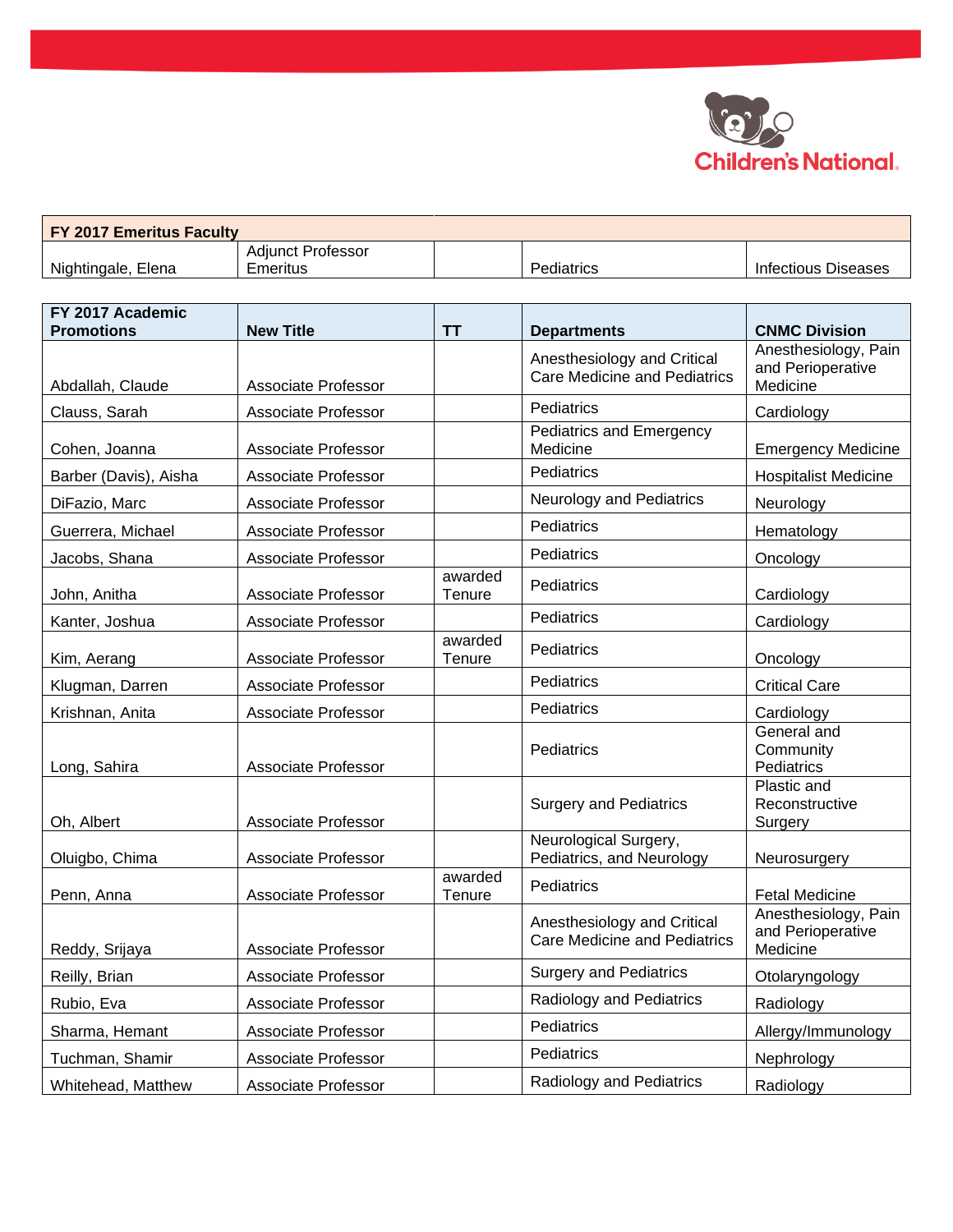

|                          |                                         |                   | Pediatrics and Emergency                                                     |                                                                          |
|--------------------------|-----------------------------------------|-------------------|------------------------------------------------------------------------------|--------------------------------------------------------------------------|
| Zaveri, Pavan            | <b>Associate Professor</b>              |                   | Medicine                                                                     | <b>Emergency Medicine</b>                                                |
| Chapman, Kimberly        | <b>Associate Professor</b>              | awarded<br>Tenure | Pediatrics                                                                   | Genetics and<br>Metabolism                                               |
| Chew, Li-Jin             | Associate Research<br>Professor         |                   | Pediatrics                                                                   | Center for<br>Neuroscience and<br><b>Behavioral Medicine</b><br>Research |
| Govindan, Rathinaswamy   | Associate Research<br>Professor         |                   | Pediatrics                                                                   | <b>Fetal Medicine</b>                                                    |
| Corriveau, Christine     | <b>Clinical Associate</b><br>Professor  |                   | Pediatrics                                                                   | <b>Critical Care</b>                                                     |
| Kalloo, Naida            | <b>Clinical Associate</b><br>Professor  |                   | Urology and pediatrics                                                       | Urology                                                                  |
| Laje, Gonzalo            | <b>Clinical Associate</b><br>Professor  |                   | Psychiatry & Behavioral<br><b>Sciences and Pediatrics</b>                    | Psychiatry &<br><b>Behavioral Sciences</b>                               |
| Sehgal, Sona             | <b>Clinical Associate</b><br>Professor  |                   | Pediatrics                                                                   | Gastroenterology/Nu<br>trition                                           |
| Vyas, Pranav             | <b>Clinical Associate</b><br>Professor  |                   | <b>Radiology and Pediatrics</b>                                              | Radiology                                                                |
| Rosenthal.Eric           | <b>Clinical Associate</b><br>Professor. |                   | Pediatrics                                                                   | <b>Emergency Medicine</b>                                                |
| Miller, Marijean         | <b>Clinical Professor</b>               |                   | Ophthamology and Pediatrics                                                  | Ophthalmology                                                            |
| Rosenbaum, Kenneth       | <b>Clinical Professor</b>               |                   | Pediatrics                                                                   | Genetics and<br>Metabolism                                               |
| Greenberg, Larrie        | Clinical Professor<br><b>Emeritus</b>   |                   | Pediatrics                                                                   | GWU Office of<br><b>Medical Education</b>                                |
| Agrawal, Dewesh          | Professor                               |                   | Pediatrics and Emergency<br>Medicine                                         | <b>Emergency Medicine</b>                                                |
| Brown, Kathleen          | Professor                               |                   | <b>Pediatrics and Emergency</b><br>Medicine                                  | <b>Emergency Medicine</b>                                                |
| Marmon, Louis            | Professor                               |                   | <b>Surgery and Pediatrics</b>                                                | General and<br><b>Thoracic Surgery</b>                                   |
| Pohl, Hans               | Professor                               |                   | <b>Urology and Pediatrics</b>                                                | Urology                                                                  |
| Shah, Rahul              | Professor                               |                   | <b>Surgery and Pediatrics</b>                                                | Otolaryngology                                                           |
| Limperopoulos, Catherine | Professor                               | Tenured           | Pediatrics, Radiology, and<br>Neurology                                      | Radiology                                                                |
| Cnaan, Avital            | <b>Professor Emeritus</b>               |                   | Pediatrics and of<br>Epidemiology and<br><b>Biostatistics</b>                | <b>CRI</b>                                                               |
| Hannallah, Raafat        | <b>Professor Emeritus</b>               |                   | Anesthesiology and Critical<br>Care Medicine and Pediatrics                  | Anesthesiology, Pain<br>and Perioperative<br>Medicine                    |
| Singh, Nalini            | <b>Professor Emeritus</b>               |                   | <b>Pediatrics and Physical</b><br>Therapy and Health Care<br>Sciences        | <b>Infectious Diseases</b>                                               |
| Freishtat, Robert        | Professor Tenured                       | Tenured           | Pediatrics, Emergency<br>Medicine, and Integrative<br><b>Systems Biology</b> | <b>Emergency Medicine</b>                                                |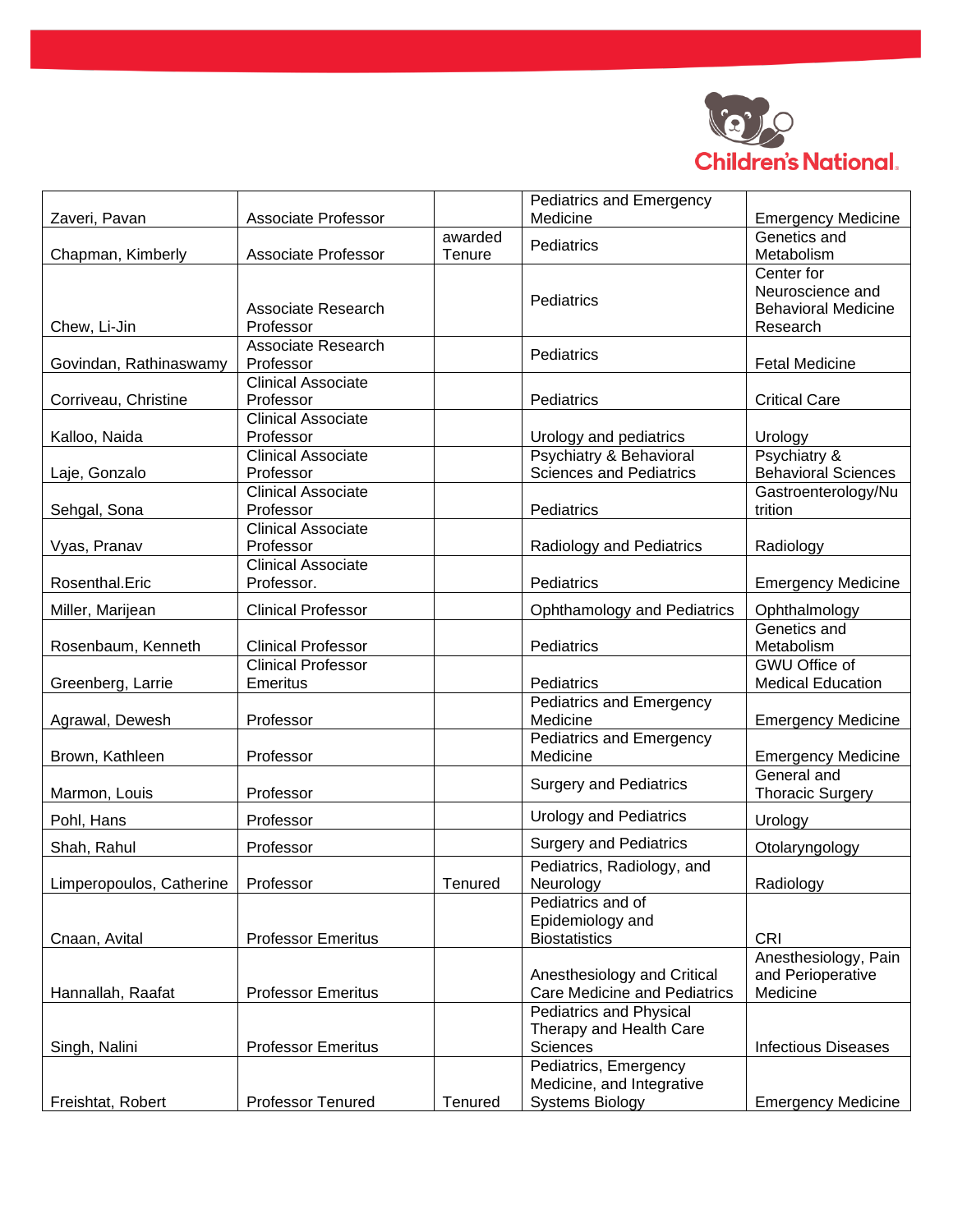

| FY 2016 Academic<br><b>Promotions</b> | to                                     | <b>TT</b>      | <b>Dept</b>                                                                      |
|---------------------------------------|----------------------------------------|----------------|----------------------------------------------------------------------------------|
|                                       |                                        |                | Pediatrics and Emergency                                                         |
| Abo, Alyssa                           | Associate Professor                    |                | Medicine                                                                         |
| Beers, Lee                            | Associate Professor                    |                | Pediatrics                                                                       |
| Bhansali, Priti                       | <b>Associate Professor</b>             |                | Pediatrics                                                                       |
| Caprenter, Jessica                    | <b>Associate Professor</b>             |                | Neurology and Pediatrics                                                         |
| Chang, Taeun                          | <b>Associate Professor</b>             |                | Neurology and Pediatrics                                                         |
| Harahsheh, Ashraf                     | <b>Associate Professor</b>             |                | Pediatrics                                                                       |
| Hwang, Eugne                          | Associate Professor                    |                | Pediatrics                                                                       |
| Jaiswal, Jyoti                        | <b>Associate Professor</b>             | With<br>Tenure | <b>Integrative Systems Biology</b><br>and Pediatrics                             |
| Kenworthy, Lauren                     | Professor                              |                | Psychiatry and Behavioral<br>Sciences, Pediatrics, and<br>Neurology              |
| Nadler, Evan                          | <b>Associate Professor</b>             | With<br>Tenure | Departments of Surgery,<br>Pediatrics, and Integrative<br><b>Systems Biology</b> |
| October, Tessie                       | <b>Associate Professor</b>             |                | Pediatrics                                                                       |
| Parikh, Kavita                        | <b>Associate Professor</b>             |                | Pediatrics                                                                       |
| Pena, Maria                           | Professor                              |                | Surgery, Pediatrics and<br><b>Integrative Systems Biology</b>                    |
| Shah, Neha                            | Associate Professor                    |                | Pediatrics                                                                       |
| Shwartz, Jamie                        | Associate Professor                    |                | Anesthesiology and CCM,<br>and Pediatrics                                        |
| Sinha, Pranava                        | <b>Associate Professor</b>             |                | <b>Surgery and Pediatrics</b>                                                    |
| Streisand, Randi                      | Professor                              |                | of Psychiatry and Behavioral<br><b>Sciences and Pediatrics</b>                   |
| Tanpaiboor, Panroot                   | Associate Professor                    |                | Pediatrics                                                                       |
| Thomspson, Amanda                     | <b>Associate Professor</b>             |                | Professor of Psychiatry and<br><b>Behavior Sciences and</b><br>Pediatrics        |
| Tsucida, Tammy                        | Associate Professor                    |                | Neurology and Pediatrics                                                         |
| Tuchman, Lisa                         | Associate Professor                    |                | Pediatrics                                                                       |
| Cross, Russell                        | <b>Clinical Associate</b><br>Professor |                | Pediatrics                                                                       |
| Greenberg, Jeffrey                    | <b>Clinical Associate</b><br>Professor |                | Pediatrics                                                                       |
| Levin, Suzanne                        | <b>Clinical Associate</b><br>Professor |                | Pediatrics                                                                       |
| Yeager, Amy                           | <b>Clinical Assistant</b><br>Professor |                | Pediatrics                                                                       |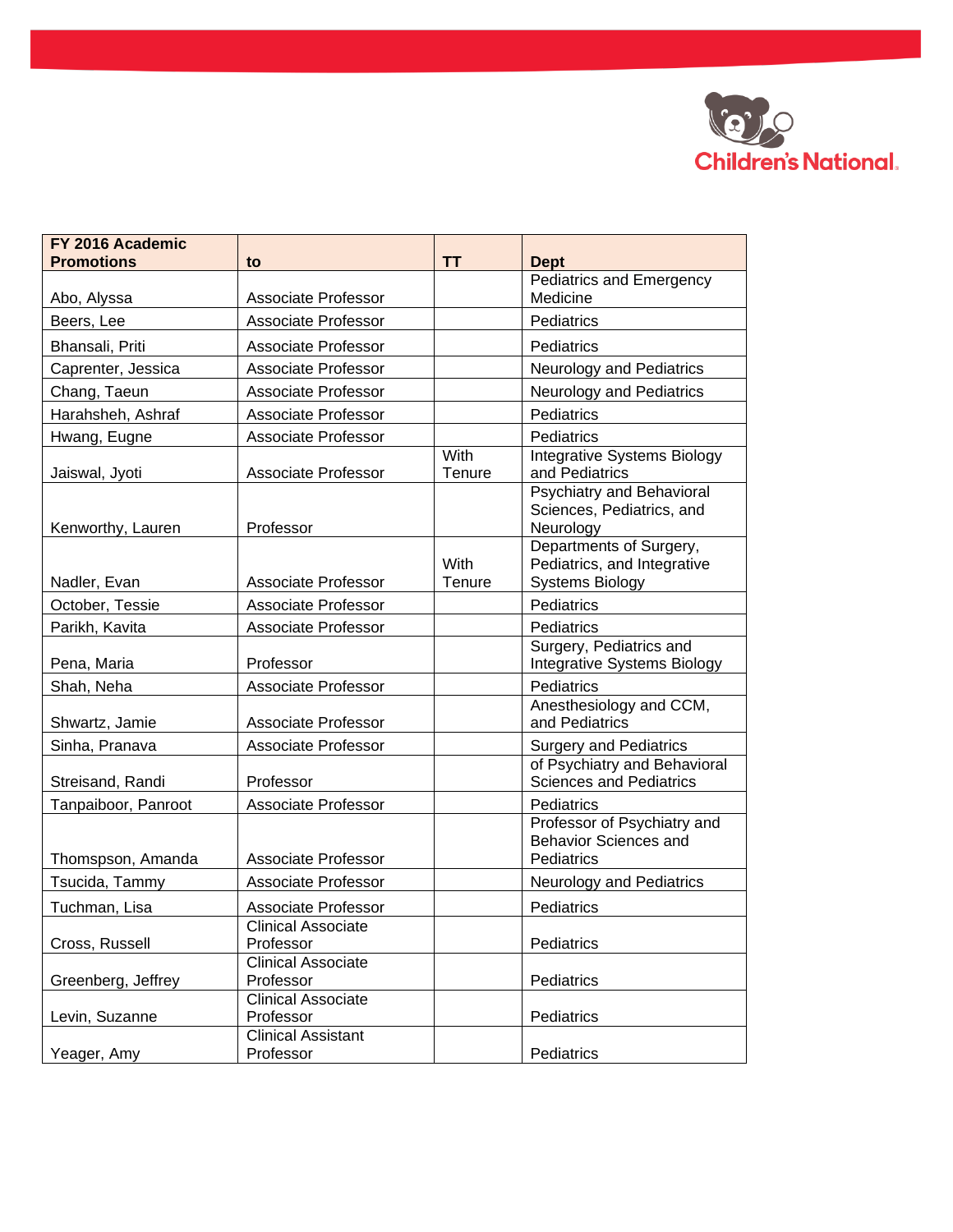

| FY 2015 Academic    |                            |                       |                                                                 |
|---------------------|----------------------------|-----------------------|-----------------------------------------------------------------|
| <b>Promotions</b>   | to                         | <b>TT</b>             | <b>Dept</b>                                                     |
| Darbari, Deepika    | Associate Professor        |                       | Pediatrics                                                      |
| Deutsch, Nina       | Associate Professor        |                       | Anesthesiology & Critical<br>Care Medicine and of<br>Pediatrics |
| Ishibashi, Nobuyuki | Associate Professor        |                       | Pediatrics                                                      |
| Lyons, Maureen      | Research Professor         |                       | Pediatrics                                                      |
| Magge, Suresh       | Associate Professor        |                       | <b>Surgery and of Pediatrics</b>                                |
| Massaro, Ann        | Associate Professor        |                       | Pediatrics                                                      |
| Meany, Holly        | Associate Professor        |                       | Pediatrics                                                      |
| Nazarian, Javad     | <b>Associate Professor</b> | With<br>Tenure        | Pediatrics and of Integrative<br><b>Systems Biology</b>         |
| Oetgen, Matthew     | <b>Associate Professor</b> |                       | Orthopaedic Surgery and of<br>Pediatrics                        |
| Quereshi, Faisal    | Associate Professor        |                       | <b>Surgery and of Pediatrics</b>                                |
| Rakhmanina, Natella | Professor                  | With<br>Tenure        | Pediatrics                                                      |
| Ratnayaka, Kanishka | <b>Associate Professor</b> |                       | Pediatrics                                                      |
| Rogers, Gary        | Professor                  | <b>With</b><br>Tenure | Pediatrics                                                      |
| Smith, Karen        | Associate Professor        |                       | Pediatrics                                                      |
| Teach, Stephen      | Professor                  | Tenured               | Pediatrics                                                      |
| Walsh, Karin        | Associate Professor        |                       | Psychiatry & Behavioral<br>Sciences and of Pediatrics           |

| FY 2014 Academic<br><b>Promotions</b> | to                  | TΤ                    | <b>Dept</b>                                                 |
|---------------------------------------|---------------------|-----------------------|-------------------------------------------------------------|
|                                       |                     | With                  | Psychiatry and Behavioral                                   |
| Berl, Madison                         | Associate Professor | Tenure                | <b>Sciences and Pediatrics</b>                              |
| Burd, Randall                         | Professor           |                       | <b>Surgery and Pediatrics</b>                               |
| Cogen, Fran                           | Professor           |                       | Pediatrics                                                  |
| Donofrio, Mary                        | Professor           |                       | Pediatrics                                                  |
| Fricke, Stanley                       | Professor           |                       | Radiology, Pediatrics, and<br><b>ISB</b>                    |
| Gropman, Andrea                       | Professor           | <b>With</b><br>Tenure | <b>Neurology and Pediatrics</b>                             |
| Hardy, Kristina                       | Associate Professor |                       | Psychiatry and Behavioral<br><b>Sciences and Pediatrics</b> |
| Jacobsohn, David                      | Professor           |                       | Pediatrics                                                  |
| Jantausch, Barbara                    | Professor           |                       | Pediatrics                                                  |
| Kane, Timothy                         | Professor           | With<br>Tenure        | <b>Surgery and Pediatrics</b>                               |
| Lyon, Maureen                         | Research Professor  |                       | <b>Pediatrics</b>                                           |